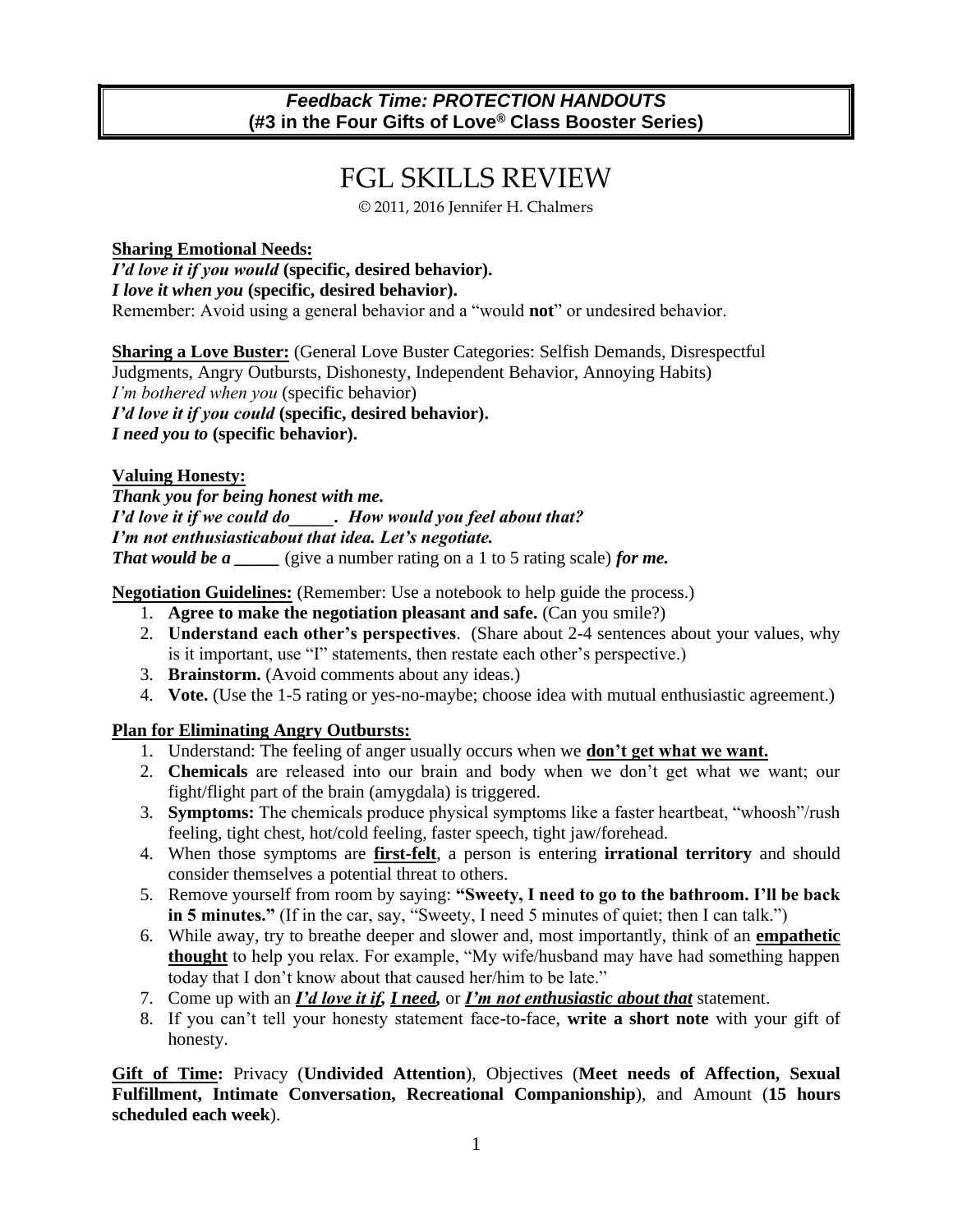#### Feedback Time: Protection Four Gifts of Love® Class Booster Series

### FGL Feedback Time Practice: Gift of Protection

Please refer to the Feedback Time instructions in your *Four Gifts of Four Gifts of Love® Participant's Guide* for more detail of this process.

Brief Summary:

- Create a pleasant and comfortable environment to discuss your plans.
- The goal of this exercise is to fine-tune your *own* plan to give the gifts of care and protection.
- **Remember, your feedback must be given with care.**
- If the suggested way to meet each other's emotional needs or protect is not mutually appealing, then try to discover other ways to meet the needs or protect through negotiation.
- Add the new behavior you are willing to learn to your Four Gifts of Love® Review Worksheet. Why? Because creating habits require review and practice.

**PRACTICE:** You and your spouse choose **one** Love Buster from your Review Worksheet, under "Gift of Protection," and start the feedback practice process.

- 1. **GENERAL LOVE BUSTER**: *For the Love Buster* \_\_\_\_\_\_\_\_\_\_\_\_\_\_\_\_\_\_\_\_\_\_\_\_\_\_\_ ...
- 2. **SPECIFIC BEHAVIORS**: … *this is what I've been doing to protect you from my Love Buster* (list specific, alternative behaviors you are doing to protect your spouse):

\_\_\_\_\_\_\_\_\_\_\_\_\_\_\_\_\_\_\_\_\_\_\_\_\_\_\_\_\_\_\_\_\_\_\_\_\_\_\_\_\_\_\_\_\_\_\_\_\_\_\_\_\_\_\_\_\_\_\_\_\_\_\_\_\_\_\_\_\_\_\_\_\_\_\_\_\_\_\_\_\_\_\_\_\_

\_\_\_\_\_\_\_\_\_\_\_\_\_\_\_\_\_\_\_\_\_\_\_\_\_\_\_\_\_\_\_\_\_\_\_\_\_\_\_\_\_\_\_\_\_\_\_\_\_\_\_\_\_\_\_\_\_\_\_\_\_\_\_\_\_\_\_\_\_\_\_\_\_\_\_\_\_\_\_\_\_\_\_\_\_

3. **REQUEST FEEDBACK-VALUE HONESTY:** Exchange this practice sheet with your spouse as a symbol of requesting feedback.

#### *Are you feeling protected or are my behaviors still causing you to be unhappy?*

4. **GENERAL FEEDBACK:** (check answer) \_\_\_ *Going in the right direction* \_\_\_ *Perfectly hitting the mark* 

5. **SPECIFIC SUGGESTIONS:** If "going in the right direction," fill in the blank: *I'd love it if you could (positive/alternative, specific behavior* suggestions*) …*

*\_\_\_\_\_\_\_\_\_\_\_\_\_\_\_\_\_\_\_\_\_\_\_\_\_\_\_\_\_\_\_\_\_\_\_\_\_\_\_\_\_\_\_\_\_\_\_\_\_\_\_\_\_\_\_\_\_\_\_\_\_\_\_\_\_\_\_\_\_\_\_\_\_\_\_\_\_\_\_\_\_\_\_\_\_*

*\_\_\_\_\_\_\_\_\_\_\_\_\_\_\_\_\_\_\_\_\_\_\_\_\_\_\_\_\_\_\_\_\_\_\_\_\_\_\_\_\_\_\_\_\_\_\_\_\_\_\_\_\_\_\_\_\_\_\_\_\_\_\_\_\_\_\_\_\_\_\_\_\_\_\_\_\_\_\_\_\_\_\_\_\_*

#### *How do you feel about that?*

6. **APPRECIATE EFFORT—VALUE HONESTY:** Exchange this practice sheet with your spouse again, as a gift of honesty. And as you receive your sheet, say to your spouse, *Thank you for your effort* and *thank you for being honest with me. I will write this valuable information down on my Review Worksheet or we can negotiate the specifics of these suggestions later.*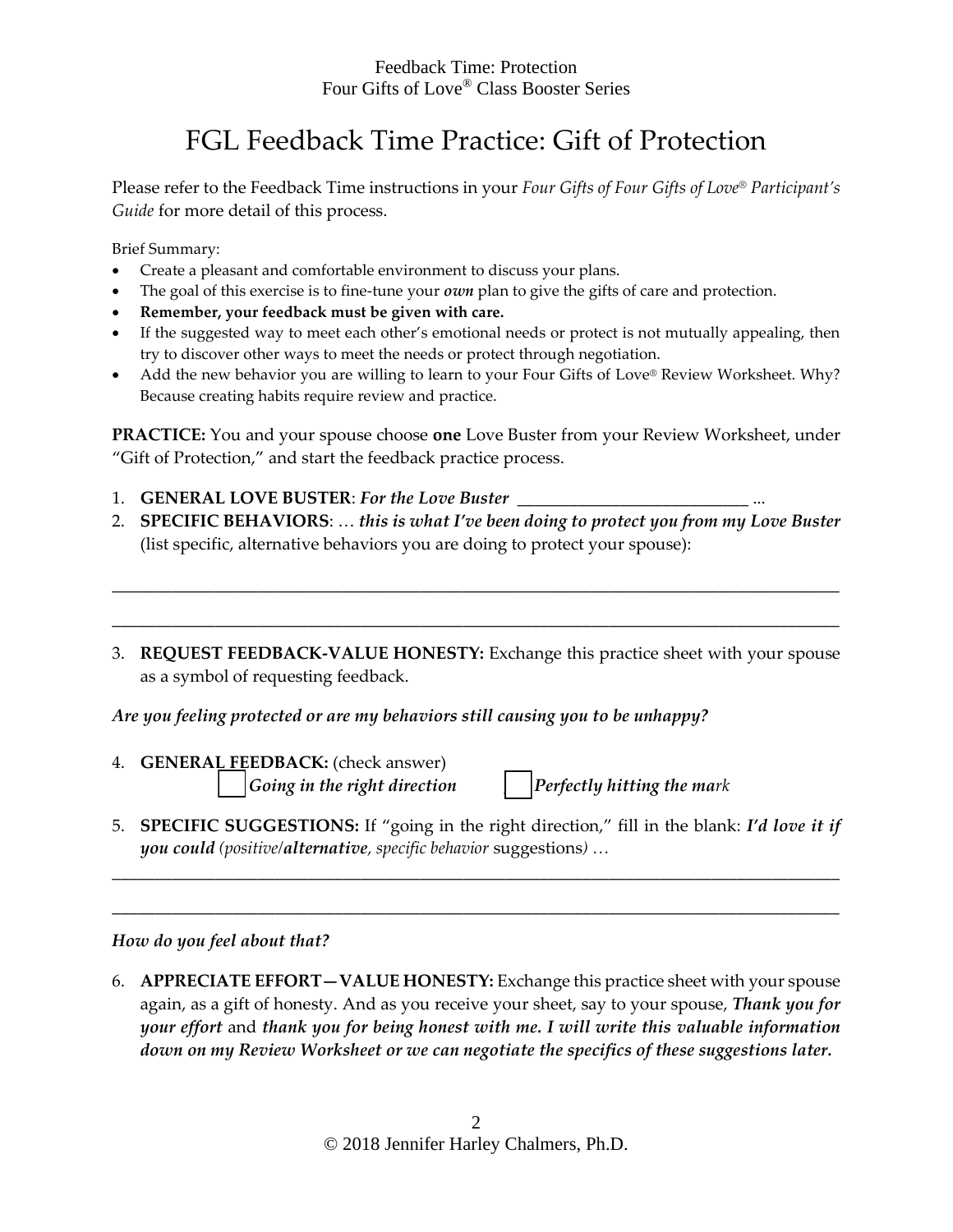#### Feedback Time: Protection Four Gifts of Love® Class Booster Series

## FGL Negotiation Practice

**Scenario #3:** Sue is not happy about John's increased travel schedule for work. It is taking him away from the family for 2-3 days each week. She is feeling overwhelmed with taking care of the children alone and is feeling neglected. John feels that it is part of the job, and they need to accept it. What are some ways that both spouses could be happy without a change in their perspectives?

What is the conflict?

What is Sue's perspective (summarize based on the scenario above and also include your own imaginary information about Sue's perspective)? (Try using: *I value \_\_\_; \_\_\_is important to me; I'd love it if \_\_\_.*)

\_\_\_\_\_\_\_\_\_\_\_\_\_\_\_\_\_\_\_\_\_\_\_\_\_\_\_\_\_\_\_\_\_\_\_\_\_\_\_\_\_\_\_\_\_\_\_\_\_\_\_\_\_\_\_\_\_\_\_\_\_\_\_\_\_\_\_\_\_\_\_\_\_\_\_\_\_\_\_\_\_\_\_\_\_

\_\_\_\_\_\_\_\_\_\_\_\_\_\_\_\_\_\_\_\_\_\_\_\_\_\_\_\_\_\_\_\_\_\_\_\_\_\_\_\_\_\_\_\_\_\_\_\_\_\_\_\_\_\_\_\_\_\_\_\_\_\_\_\_\_\_\_\_\_\_\_\_\_\_\_\_\_\_\_\_\_\_\_\_\_

\_\_\_\_\_\_\_\_\_\_\_\_\_\_\_\_\_\_\_\_\_\_\_\_\_\_\_\_\_\_\_\_\_\_\_\_\_\_\_\_\_\_\_\_\_\_\_\_\_\_\_\_\_\_\_\_\_\_\_\_\_\_\_\_\_\_\_\_\_\_\_\_\_\_\_\_\_\_\_\_\_\_\_\_\_

What is John's perspective (summarize based on the scenario above and also include your own imaginary information about John's perspective)? (Try using: *I value \_\_\_; \_\_\_is important to me; I'd love it if \_\_\_.*)

\_\_\_\_\_\_\_\_\_\_\_\_\_\_\_\_\_\_\_\_\_\_\_\_\_\_\_\_\_\_\_\_\_\_\_\_\_\_\_\_\_\_\_\_\_\_\_\_\_\_\_\_\_\_\_\_\_\_\_\_\_\_\_\_\_\_\_\_\_\_\_\_\_\_\_\_\_\_\_\_\_\_\_\_\_

\_\_\_\_\_\_\_\_\_\_\_\_\_\_\_\_\_\_\_\_\_\_\_\_\_\_\_\_\_\_\_\_\_\_\_\_\_\_\_\_\_\_\_\_\_\_\_\_\_\_\_\_\_\_\_\_\_\_\_\_\_\_\_\_\_\_\_\_\_\_\_\_\_\_\_\_\_\_\_\_\_\_\_\_\_

\_\_\_\_\_\_\_\_\_\_\_\_\_\_\_\_\_\_\_\_\_\_\_\_\_\_\_\_\_\_\_\_\_\_\_\_\_\_\_\_\_\_\_\_\_\_\_\_\_\_\_\_\_\_\_\_\_\_\_\_\_\_\_\_\_\_\_\_\_\_\_\_\_\_\_\_\_\_\_\_\_\_\_\_\_

\_\_\_\_\_\_\_\_\_\_\_\_\_\_\_\_\_\_\_\_\_\_\_\_\_\_\_\_\_\_\_\_\_\_\_\_\_\_\_\_\_\_\_\_\_\_\_\_\_\_\_\_\_\_\_\_\_\_\_\_\_\_\_\_\_\_\_\_\_\_\_\_\_\_\_\_\_\_\_\_\_\_\_\_\_

\_\_\_\_\_\_\_\_\_\_\_\_\_\_\_\_\_\_\_\_\_\_\_\_\_\_\_\_\_\_\_\_\_\_\_\_\_\_\_\_\_\_\_\_\_\_\_\_\_\_\_\_\_\_\_\_\_\_\_\_\_\_\_\_\_\_\_\_\_\_\_\_\_\_\_\_\_\_\_\_\_\_\_\_\_

\_\_\_\_\_\_\_\_\_\_\_\_\_\_\_\_\_\_\_\_\_\_\_\_\_\_\_\_\_\_\_\_\_\_\_\_\_\_\_\_\_\_\_\_\_\_\_\_\_\_\_\_\_\_\_\_\_\_\_\_\_\_\_\_\_\_\_\_\_\_\_\_\_\_\_\_\_\_\_\_\_\_\_\_\_

\_\_\_\_\_\_\_\_\_\_\_\_\_\_\_\_\_\_\_\_\_\_\_\_\_\_\_\_\_\_\_\_\_\_\_\_\_\_\_\_\_\_\_\_\_\_\_\_\_\_\_\_\_\_\_\_\_\_\_\_\_\_\_\_\_\_\_\_\_\_\_\_\_\_\_\_\_\_\_\_\_\_\_\_\_

\_\_\_\_\_\_\_\_\_\_\_\_\_\_\_\_\_\_\_\_\_\_\_\_\_\_\_\_\_\_\_\_\_\_\_\_\_\_\_\_\_\_\_\_\_\_\_\_\_\_\_\_\_\_\_\_\_\_\_\_\_\_\_\_\_\_\_\_\_\_\_\_\_\_\_\_\_\_\_\_\_\_\_\_\_

\_\_\_\_\_\_\_\_\_\_\_\_\_\_\_\_\_\_\_\_\_\_\_\_\_\_\_\_\_\_\_\_\_\_\_\_\_\_\_\_\_\_\_\_\_\_\_\_\_\_\_\_\_\_\_\_\_\_\_\_\_\_\_\_\_\_\_\_\_\_\_\_\_\_\_\_\_\_\_\_\_\_\_\_\_

What are some possible solutions that might accommodate both of their perspectives?

What might be a final resolution(s) that would be a win-win or "4-5" rating (on a 1-5 rating scale) for both?

\_\_\_\_\_\_\_\_\_\_\_\_\_\_\_\_\_\_\_\_\_\_\_\_\_\_\_\_\_\_\_\_\_\_\_\_\_\_\_\_\_\_\_\_\_\_\_\_\_\_\_\_\_\_\_\_\_\_\_\_\_\_\_\_\_\_\_\_\_\_\_\_\_\_\_\_\_\_\_\_\_\_\_\_\_

\_\_\_\_\_\_\_\_\_\_\_\_\_\_\_\_\_\_\_\_\_\_\_\_\_\_\_\_\_\_\_\_\_\_\_\_\_\_\_\_\_\_\_\_\_\_\_\_\_\_\_\_\_\_\_\_\_\_\_\_\_\_\_\_\_\_\_\_\_\_\_\_\_\_\_\_\_\_\_\_\_\_\_\_\_